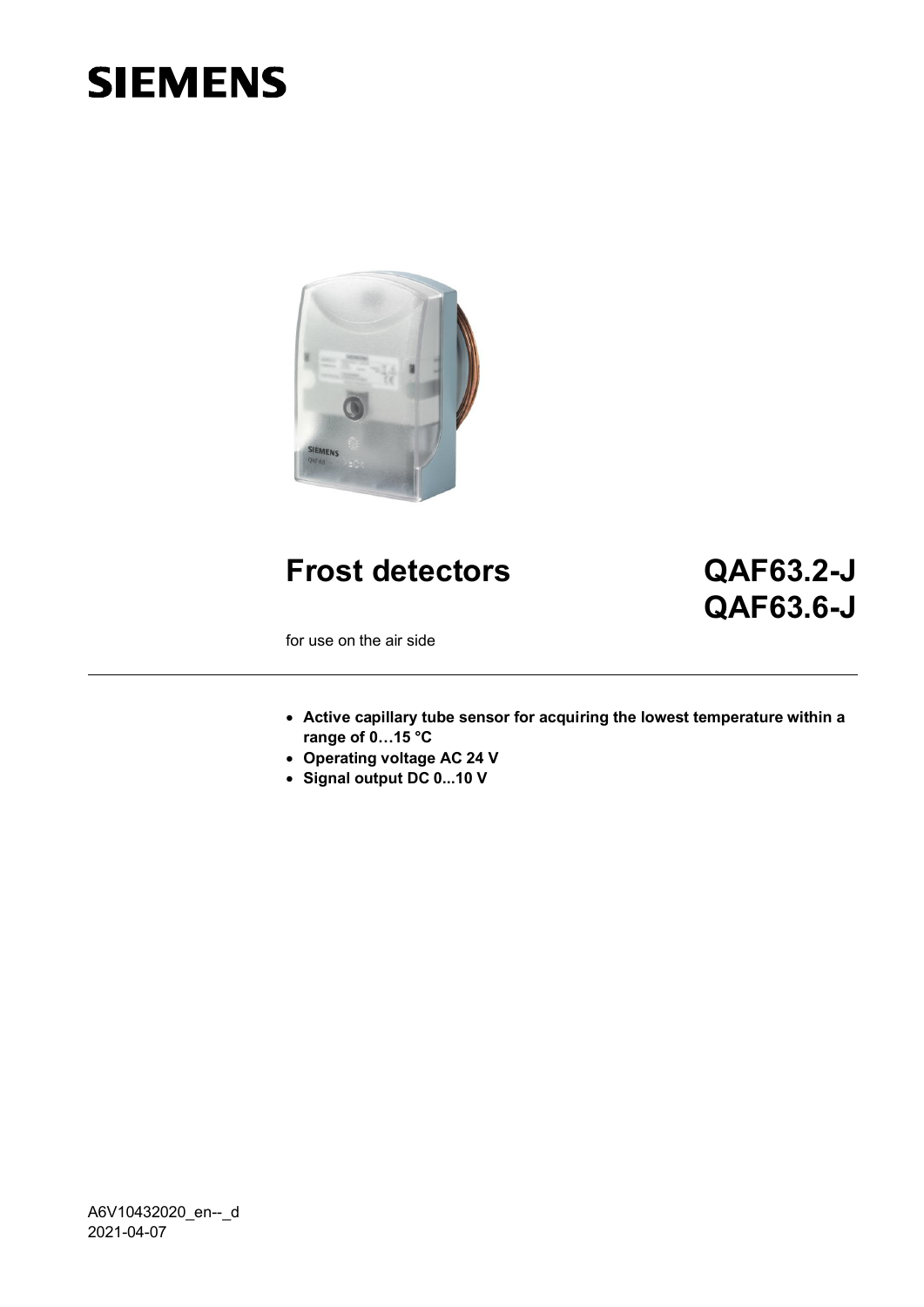On the air side of ventilation and air conditioning plants:

- Typically: hot water air heating coils where there is a risk of freezing due to cold incoming outside air
- Where fans are to be switched off, heating valves opened, air dampers closed or other actions need to be taken by the control system to prevent freeze-ups

#### **Functions**

# **Technical design**

With the help of a vapor-filled capillary tube and diaphragm, the QAF63.. acquires the lowest temperature which occurs along at least 250 mm length of capillary tubing.

If the frost detector is correctly located at the air outlet of the air heating coil, it acquires the lowest air temperature even in the case of temperature stratification. The vapor pressure in the capillary tube produces a certain diaphragm travel. This movement is converted to an electric signal with the help of an inductive measuring system. It is then electronically amplified so that a DC 0…10 V measuring signal can be produced (terminal B).

To make certain it is always the lowest temperature along the capillary tube that is acquired, the temperate of the diaphragm inside the housing must always be higher than the temperature at the capillary tube. This is ensured by a heating element inside the housing, which maintains the temperature at the diaphragm above 15 °C as long as the ambient temperature does not fall below -15 °C.

#### **Mechanical design**

The frost detector consists of a two-sectional housing (base and cover) and a capillary tube which is active over its full length.

The cover is secured to the base with a fixing screw and can be removed. The housing accommodates the electronics, the diaphragm with the heating element, the connection terminals and the type field.

Connection terminals and type field can be accessed after removing the cover. The cables are introduced to the housing from below. There is one hole for the enclosed cable gland M16, and 2 knockout holes for additional cable glands M16. The QFA63... can be fitted directly to the wall – with or without a test loop – or with the help of a mounting flange (if the air duct is insulated).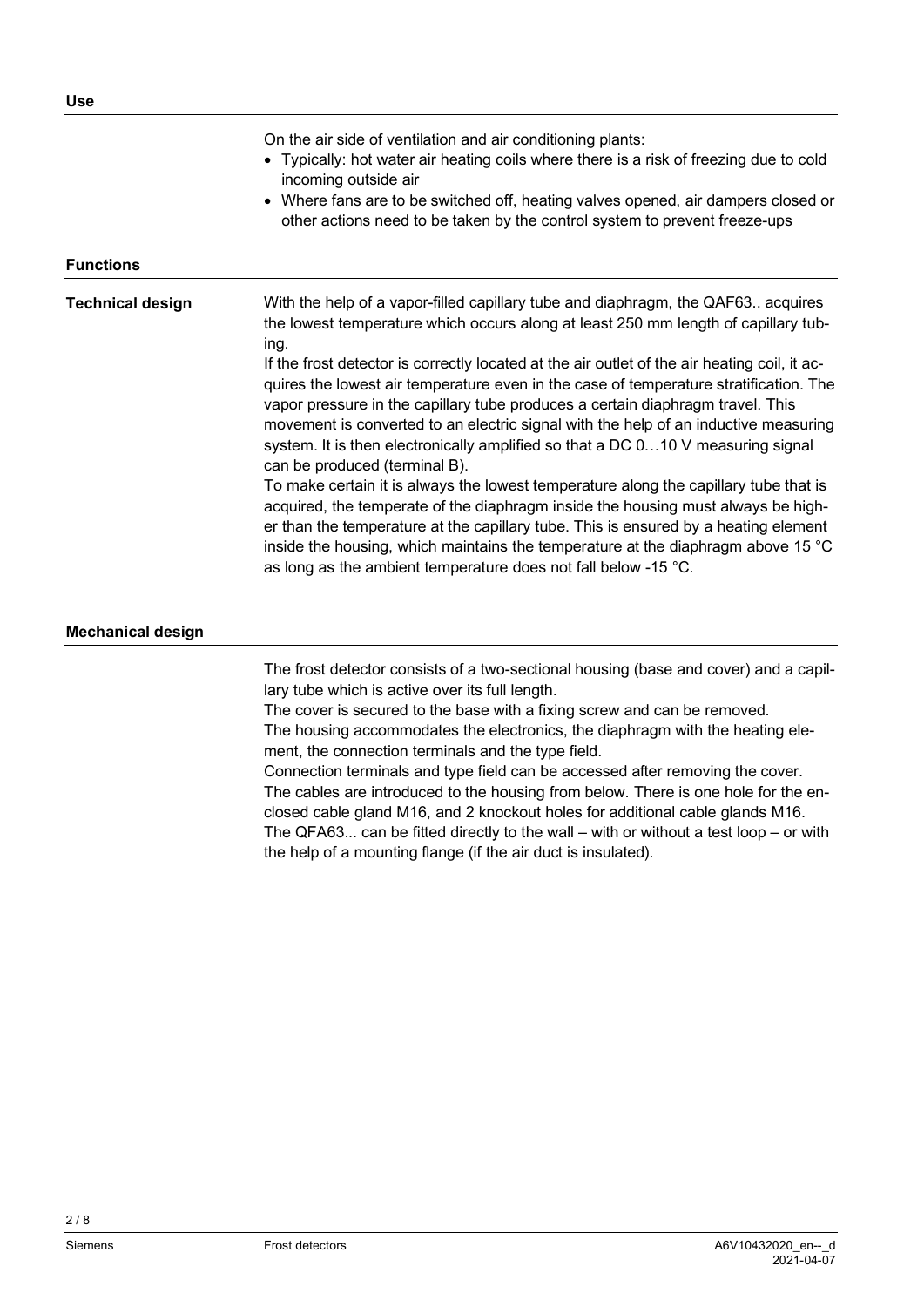|                                          | Product number                                                                                                                                                                   | Order number    | <b>Description</b> |                                                            |
|------------------------------------------|----------------------------------------------------------------------------------------------------------------------------------------------------------------------------------|-----------------|--------------------|------------------------------------------------------------|
|                                          | QAF63.2-J                                                                                                                                                                        | S55700-P153     |                    | Frost unit with 2-m capillary                              |
|                                          | QAF63.6-J                                                                                                                                                                        | S55700-P154     |                    | Frost unit with 6-m capillary                              |
| Ordering                                 | When ordering, please give product number, order number and description.<br>The mounting accessories not included in the scope of delivery must be ordered as<br>separate items. |                 |                    |                                                            |
| <b>Accessories</b>                       |                                                                                                                                                                                  |                 |                    |                                                            |
| Included in the scope<br>of delivery     | M <sub>16</sub> cable gland for cable entry<br>1 x<br>screw to DIN 7981-St 4.2 x 22 for direct mounting<br>2x<br>rubber grommet for capillary entries into air ducts<br>1x       |                 |                    |                                                            |
| Not included in the<br>scope of delivery | Product<br>number                                                                                                                                                                | Order<br>number | Designation        | Parts                                                      |
|                                          | AQM63.0                                                                                                                                                                          | BPZ:AQM63.0     | Mounting flange    | depth-adjustable mounting<br>1 x<br>flange for the housing |
|                                          | AQM63.2 <sup>1</sup>                                                                                                                                                             | BPZ:AQM63.2     | Capillary support  | capillary tube clamp<br>3x                                 |
|                                          | 1) $\bigcap$ LESS G. Legatives 2, $\bigcap$ LESS 2                                                                                                                               |                 |                    | IЗ<br>spacer                                               |

ا<br>1) QAF63.6-J requires 2 AQM63.2

3 / 8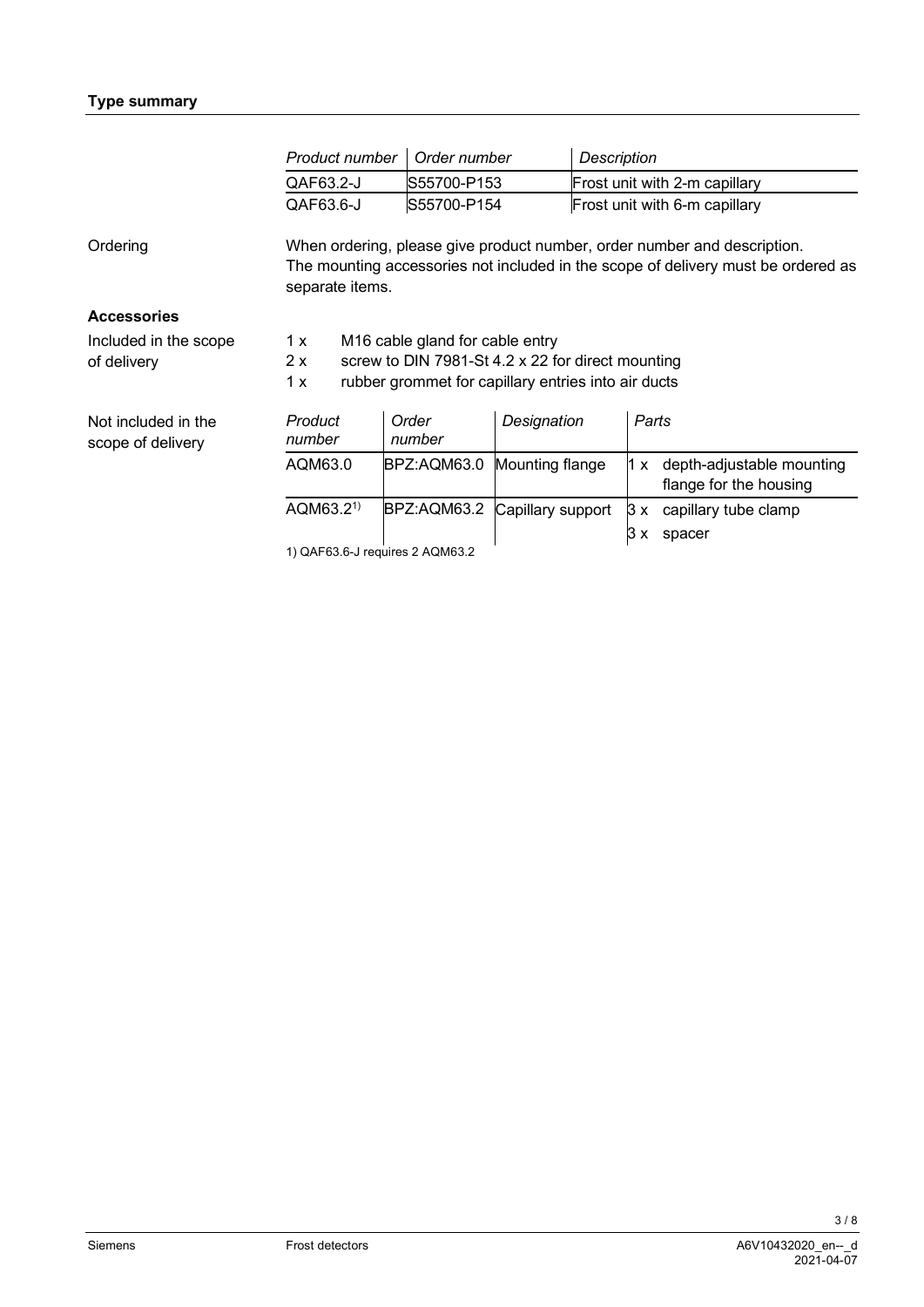| <b>Engineering</b>         | The frost detector operates on AC 24 V. The transformer used must be suitable for<br>safety extra low voltage (SELV), 100% duty, and must have separate windings.<br>Fuses, switches, wiring and earthing must be in compliance with local safety regu-<br>lations. The permissible cable lengths must be observed.<br>If the capillary tube is mechanically damaged or if there is a leak in the diaphragm<br>system, the frost detector signals a temperature of 0 °C. That is the case also if<br>there is a power failure or if one of the major electronic components fails. |  |  |
|----------------------------|-----------------------------------------------------------------------------------------------------------------------------------------------------------------------------------------------------------------------------------------------------------------------------------------------------------------------------------------------------------------------------------------------------------------------------------------------------------------------------------------------------------------------------------------------------------------------------------|--|--|
| <b>Mounting</b>            |                                                                                                                                                                                                                                                                                                                                                                                                                                                                                                                                                                                   |  |  |
| Mounting location          | On the hot side of the air heating coil.                                                                                                                                                                                                                                                                                                                                                                                                                                                                                                                                          |  |  |
| Mounting of housing        | <b>Direct mounting</b><br>Fit the housing (by using the 2 fixing holes) to the wall of the air heating coil. Intro-<br>duce the capillary tube in the air duct and protect it by using the rubber grommet<br>supplied with the frost detector (refer to "Accessories").<br>When fitting the frost detector inside the air duct: secure the housing to the inner<br>wall of the air heating coil and lead the capillary tube through one of the lateral<br>grooves.                                                                                                                |  |  |
|                            | Direct mounting, with test loop for functional test<br>Fit the housing (by using the 2 fixing holes) to the wall of the air heating coil and<br>lead the capillary tube through one of the lateral grooves.<br>Bend the capillary to form a test loop, introduce the capillary to the air duct and<br>protect it by using the enclosed rubber grommet (refer to "Accessories").                                                                                                                                                                                                   |  |  |
|                            | This mounting method is not recommended when the ambient temperature at the<br>external test loop may fall below the temperature at the measuring location in the<br>air duct (the measuring signal of the sensing element always represents the lowest<br>temperature, no matter where it occurs along the capillary tube!).                                                                                                                                                                                                                                                     |  |  |
|                            | With mounting flange (refer to "Accessories")<br>This mounting method is suited for air ducts having an insulation of up to 70 mm.<br>Fit the mounting flange to the wall of the air heating coil and introduce the capillary<br>tube through the flange in the air duct.                                                                                                                                                                                                                                                                                                         |  |  |
| Fitting the capillary tube | Coil the capillary tube evenly across the entire cross-sectional area of the air heat-<br>ing coil and attach it to the coil with the help of the clamps, maintaining a spacing<br>of 40 mm (refer to "Accessories").                                                                                                                                                                                                                                                                                                                                                             |  |  |
| $\triangle$ CAUTION        | The capillary tube must not be sharply bent. The bending radius should be as great<br>as possible.                                                                                                                                                                                                                                                                                                                                                                                                                                                                                |  |  |
| <b>Installation</b>        | The connection terminals are protected against wiring errors with own voltages up<br>to AC 24 V.                                                                                                                                                                                                                                                                                                                                                                                                                                                                                  |  |  |
| Commissioning              | There are no settings required on the frost detector.<br>Using a test loop, the correct functioning of the frost detector can be checked with<br>the help of a mixture of ice and water.                                                                                                                                                                                                                                                                                                                                                                                          |  |  |
| <b>Disposal</b>            |                                                                                                                                                                                                                                                                                                                                                                                                                                                                                                                                                                                   |  |  |
|                            | The device is considered an electronic device for disposal in accordance with the<br>European Guidelines and may not be disposed of as domestic garbage.                                                                                                                                                                                                                                                                                                                                                                                                                          |  |  |
|                            | Dispose of the device through channels provided for this purpose.<br>• Comply with all local and currently applicable laws and regulations.                                                                                                                                                                                                                                                                                                                                                                                                                                       |  |  |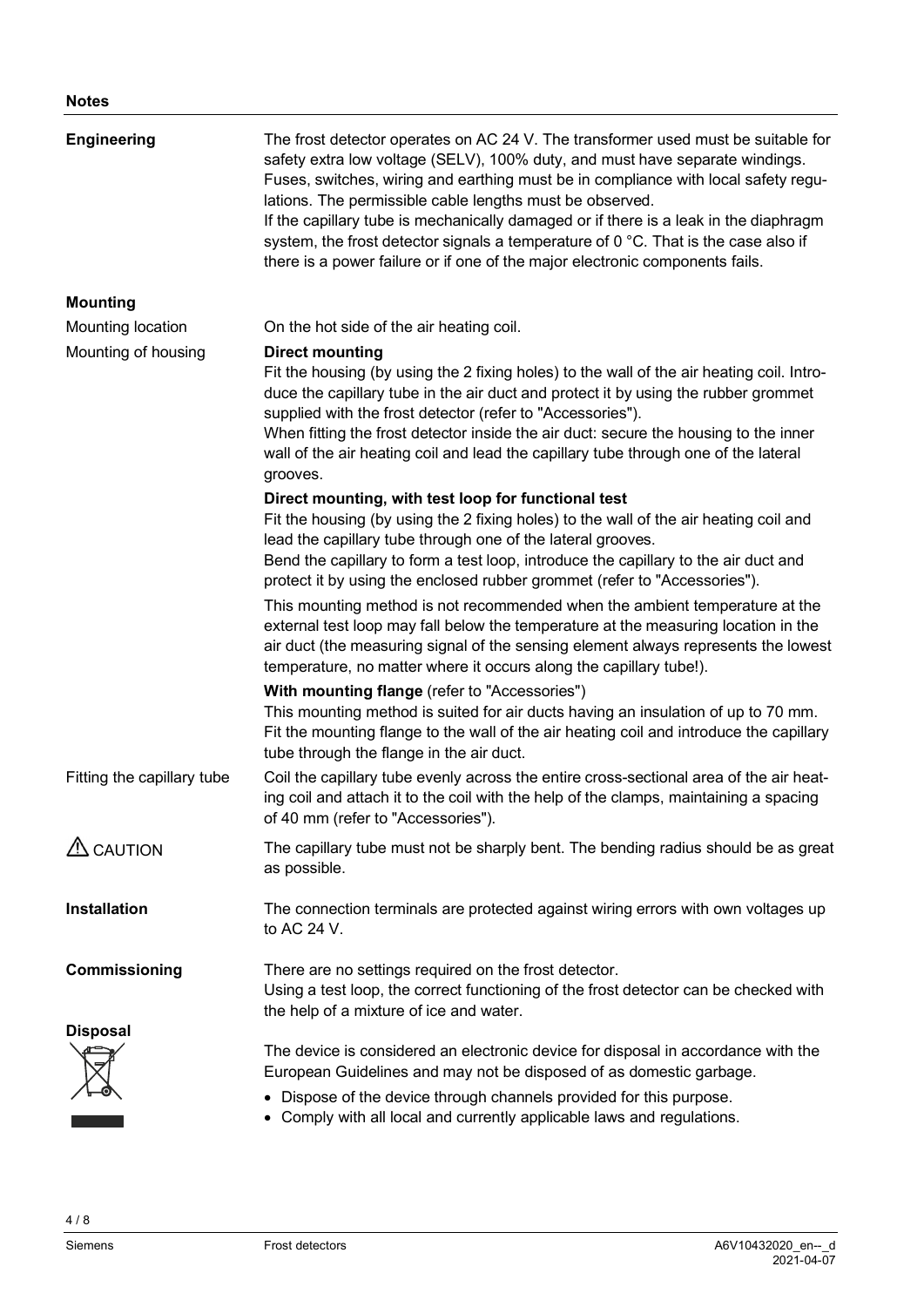## **Technical data**

| Power supply                  | Operating voltage                  | AC 24 V ± 20% (SELV)                                             |  |
|-------------------------------|------------------------------------|------------------------------------------------------------------|--|
|                               | Frequency                          | 50/60 Hz                                                         |  |
|                               | Power consumption                  | 5 VA                                                             |  |
|                               | At ambient temperatures >10 °C     | 2.5 VA                                                           |  |
|                               | (with no heating)                  |                                                                  |  |
|                               | External supply line protection    | Circuit breaker max. 10 A                                        |  |
|                               |                                    | Characteristic B, C, D<br>according to EN 60898                  |  |
|                               |                                    | or                                                               |  |
|                               |                                    | Power source with current limitation of                          |  |
|                               |                                    | max. 10 A                                                        |  |
| Line lengths for measure      | Perm. cable length                 |                                                                  |  |
| signal terminals B - M        | Copper cable 1.5 mm <sup>2</sup>   | 300 m                                                            |  |
| Functional                    | Measuring range                    | 015 °C                                                           |  |
|                               | Setting range for frost            | $010$ °C                                                         |  |
|                               | Calibration point                  | $+5 °C$                                                          |  |
|                               | Accuracy at calibration point      | $+/- 1$ K                                                        |  |
|                               | Switching differential             | Approx. 2 K                                                      |  |
|                               | Time constant                      |                                                                  |  |
|                               | In still air                       | Approx. 90 s                                                     |  |
|                               | In moving air                      | < 40 s                                                           |  |
|                               | Output signal, linear (terminal B) | DC $011.5$ V $\triangleq$ 015 °C                                 |  |
|                               |                                    | $Max. \pm 1 mA$                                                  |  |
|                               | Capillary tube                     |                                                                  |  |
|                               | Min. active length                 | 250 mm                                                           |  |
|                               | Perm. temperature                  | Max. 110 °C                                                      |  |
| Degree of protection          | Housing                            | IP42 to EN 60529                                                 |  |
|                               | Protection class                   | Ш                                                                |  |
| <b>Electrical connections</b> | Screw terminals for                | $2 \times 1.5$ mm <sup>2</sup> or $1 \times 2.5$ mm <sup>2</sup> |  |
|                               | Cable entry                        | M <sub>16</sub> cable gland                                      |  |
| Environmental conditions      | Operation                          | IEC 721-3-3                                                      |  |
|                               | <b>Climatic conditions</b>         |                                                                  |  |
|                               | Temperature                        | $-1555 °C$                                                       |  |
|                               | Humidity                           | <85% r.h.                                                        |  |
|                               | Strorage/transport                 | IEC 721-3-2                                                      |  |
|                               | <b>Climatic conditions</b>         | Class 2K3<br>$-2565 °C$                                          |  |
|                               | Temperature<br>Humidity            | <95% r.h.                                                        |  |
|                               | <b>Mechanical conditions</b>       | Class 2M2                                                        |  |
| Materials and colors          | Base                               | Wellamid 6600 HWC8,                                              |  |
|                               |                                    | RAL 7001 (silver-grey)                                           |  |
|                               | Cover                              | PC Lexan 161R (transparent)                                      |  |
|                               | Mounting flange                    | PA 66 (black)                                                    |  |
|                               | Capillary tube                     | Copper                                                           |  |
|                               |                                    |                                                                  |  |
|                               | Packaging                          | Corrugated cardboard                                             |  |

5 / 8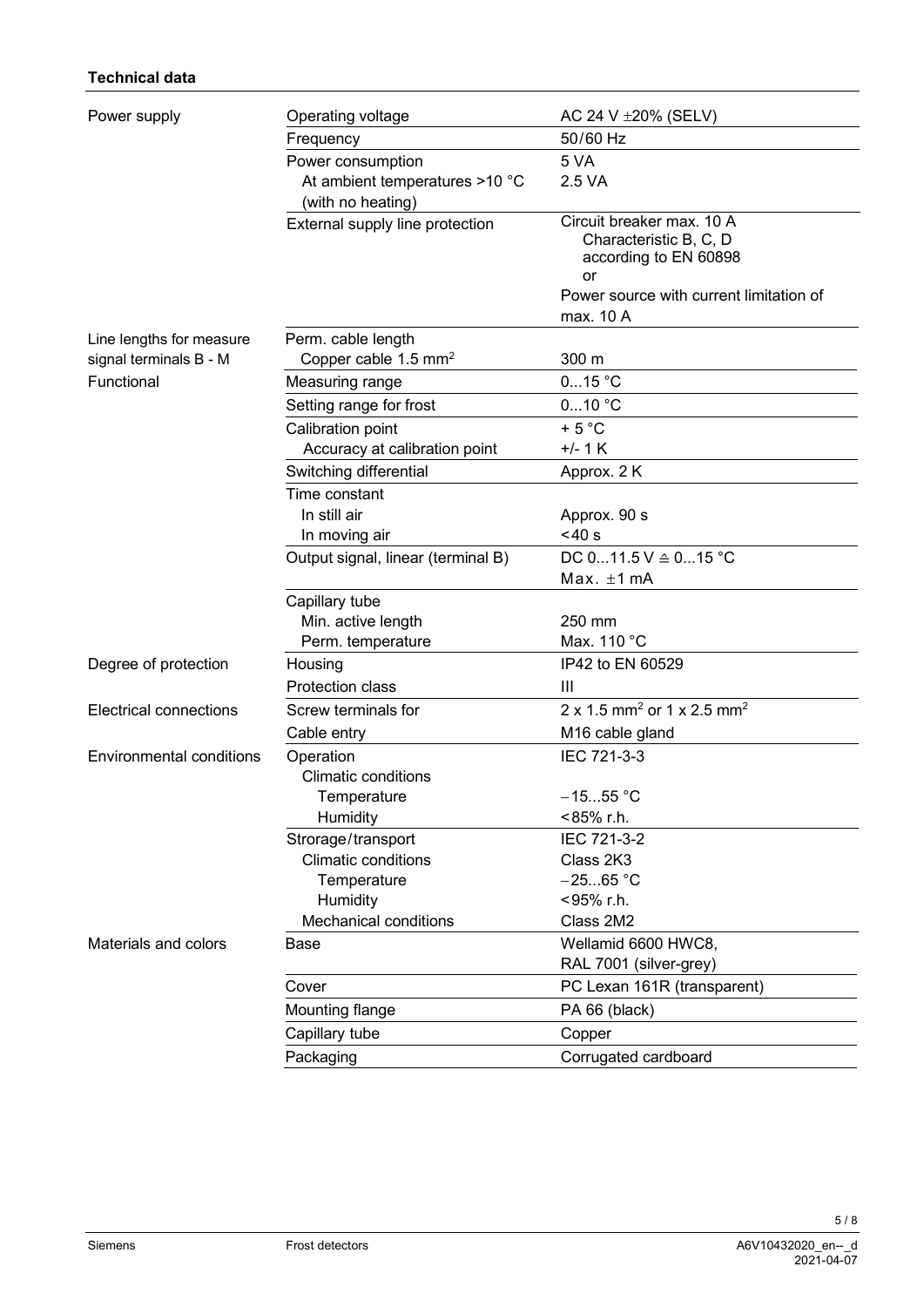| Directives and standards | Product standard            | EN 60730-1                                        |
|--------------------------|-----------------------------|---------------------------------------------------|
|                          | EU Conformity (CE)          | 8000036002 *)                                     |
|                          | Environmental compatibility | The product environmental declaration             |
|                          |                             | 8000079858 <sup>*</sup> contains data on environ- |
|                          |                             | mentally compatible product design and            |
|                          |                             | assessments (RoHS compliance, materials           |
|                          |                             | composition, packaging, environmental             |
|                          |                             | benefit, disposal).                               |
| Weight                   | QAF63.2-J                   | Approx. 0.32 kg                                   |
|                          | QAF63.6-J                   | Approx. 0.39 kg                                   |
|                          |                             |                                                   |

\*) The documents can be downloaded from http://siemens.com/bt/download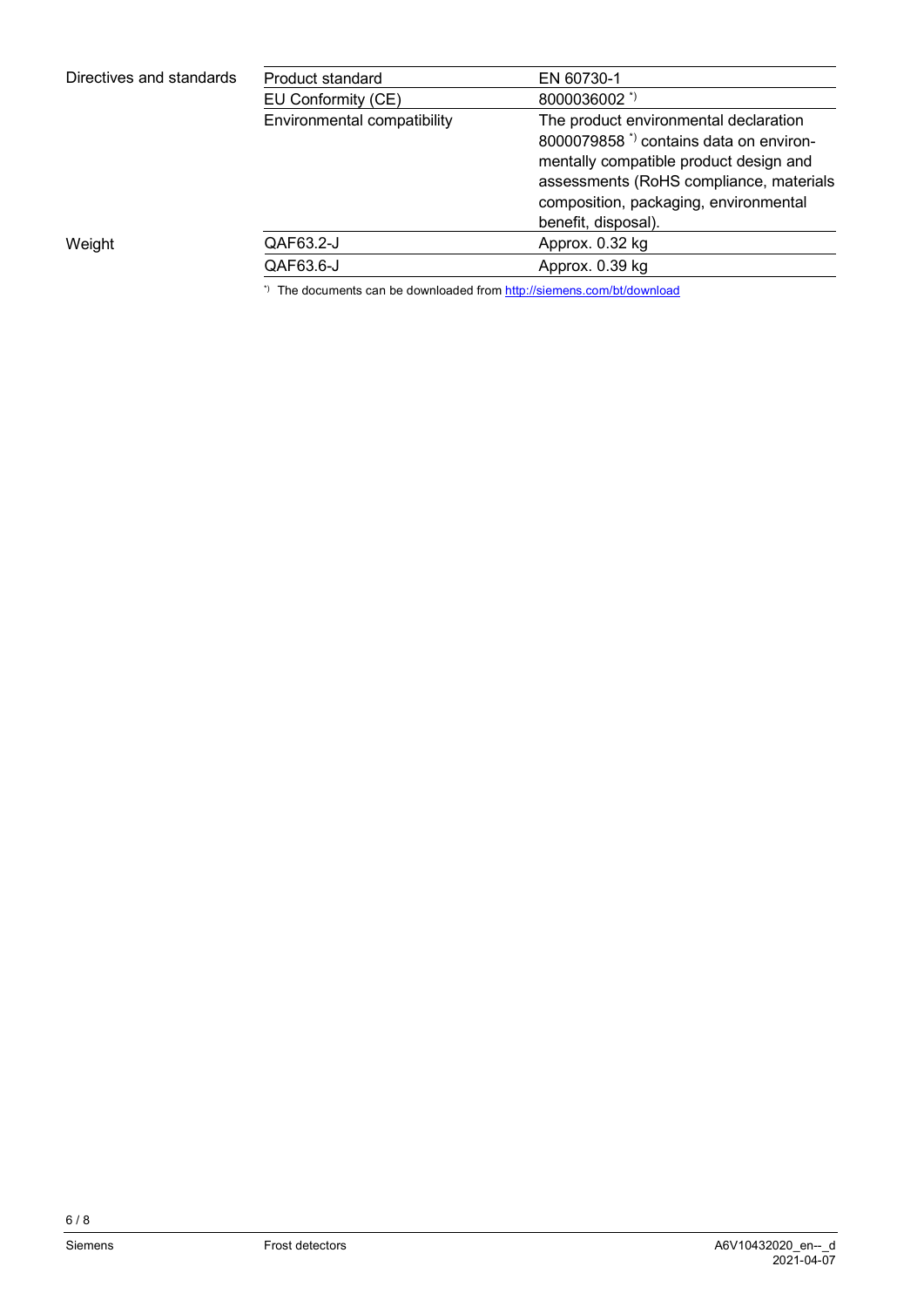#### **Diagrams**

## **Internal diagram**



M System neutral, measuring neutral

B Signal output DC  $0...11.5$  V  $\triangleq$   $0...15$  °C

#### **Note:**

If terminal "B" of the QAF… is connected to a controller, signal >10 V might drop out (e.g. 11 V) which, with certain types of controllers, can lead to a fault status message.



Fit a Zener diode to terminal "B" of the QAF.. or to the controller's input to ensure that the DC 0…10 V signal will not exceed 10 V.



7 / 8